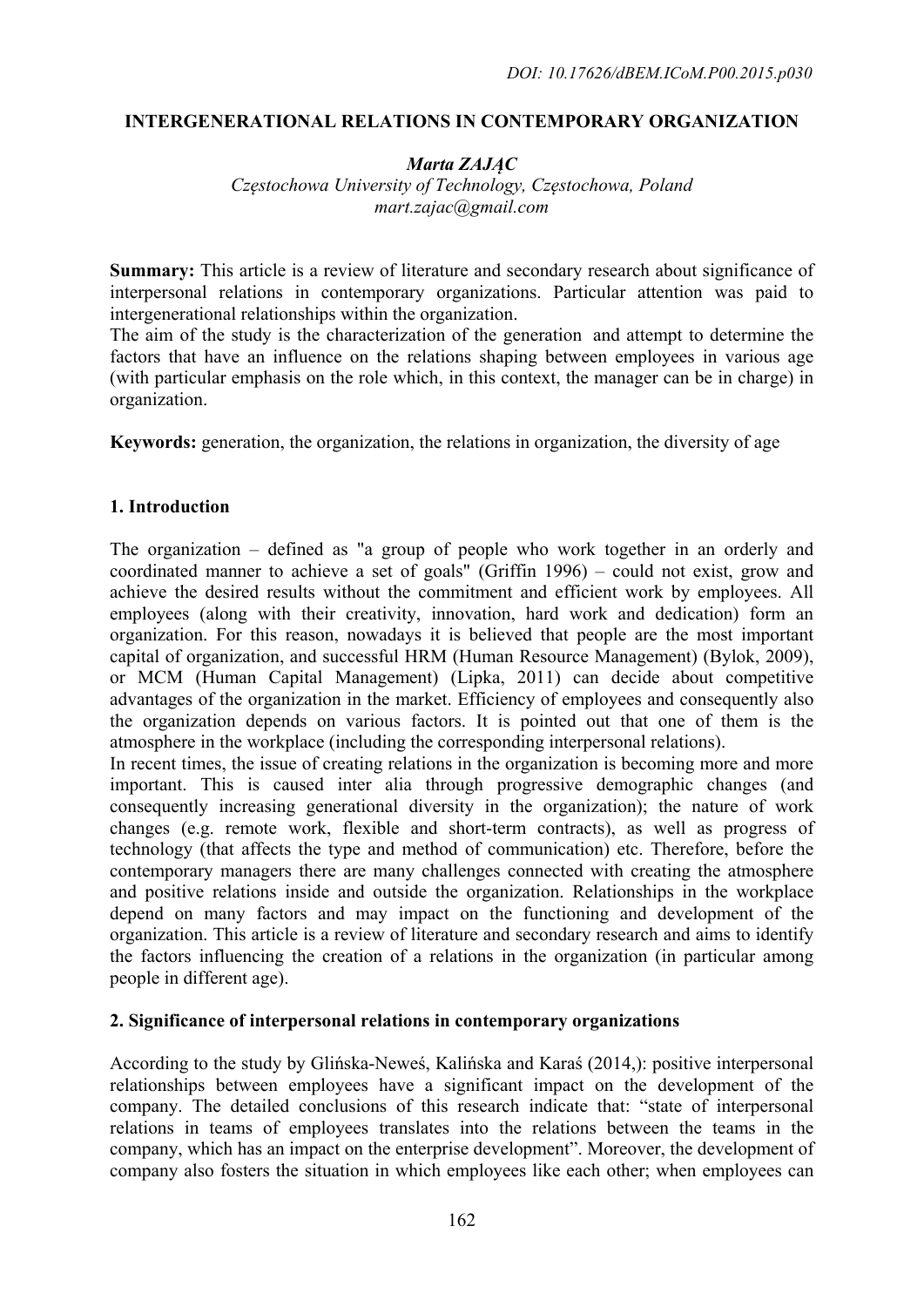count on each other and when they show acceptance and respect themselves. Positive relationships in workgroup and good relations between groups of employees could be achieved by building an appropriate organizational culture and a climate conducive to creating positive relations within the organization.

Simultaneously it should be mentioned that the issue of working environment has a significant impact on job satisfaction of employees and their motivation to work. Research conducted by Smolarek (2013) indicated that the most important factors which determine the attractiveness of jobs is the working atmosphere (this was stated by more than 55% of employees). Such requests were also confirmed by other studies (e.g. Wziątek- Staśko 2014).

Moreover, according the Nowotarska-Romaniak research (2009, p. 72). the most important factors affecting the atmosphere at work include relationships with colleagues (69%), financial conditions and mutual respect (by 61 %.) and relations with superior (59 %.) It confirms that relations at work are an important factor affecting the functioning and development of contemporary organizations.

Creating and managing relations within the organization (as between employees, groups of employees as well as employees - employers) therefore constitutes a challenge to managers who should take into account in this process ever-increasing diversity of employees. In particular, differentiation of employees with respect to their age seems to be very important.

### **3. Relations between different generations in organization**

Demographic changes associated with the ageing population and age structure of employees changes are conducive to age diversity of employees in the organization. At present it often happens that in one organization (and in one team of employees inside organization) representatives of different generations work together: baby - boomers ( BB, born between 1949-1963); generation X (born between 1964-1979) and generation Y (born between 1980- 1994) (Baran and Kłos, 2014).

This situation could have an impact on the creation of a relations and atmosphere at work. Of course, generational differentiation can bring many benefits to the organization, as demonstrated by both employers and employees. Managers underlined that the biggest advantage is mainly the possibility of knowledge- sharing (55%). What is interesting, employees identified more benefits of working with colleagues of different ages, namely: having different perspectives (72%), knowledge-sharing (66%), new ideas (41%) and improved the problem-solving (32%). (Chartered Institute of Personnel and Development 2014 p.11). On the other hand generational differentiation could be cause of misunderstanding between people in organization. The same research shows that the most important challenges of working with colleagues of different ages, from the point of employees view are the lack of shared interests (32%), misunderstandings (29%), lack of shared values (28%), potential for disruptive conflict (22%). Importantly, employers mainly said that there are no challenges (17%), then underlined such points: age stereotyping (16%), internal progression/succession planning problems (16%) and lack of shared values (15%). This indicates that in practice there could be some misunderstandings between the different generations in the organization (which, to a greater extent, is noticed by employees rather than managers) and managing of age diversity team could be major challenge for mangers, who must be prepared to this. Otherwise, intergenerational diversity can be a source of problems and conflicts in organization, which negatively affects the atmosphere and relationships at work. Meanwhile, good relations between the generations in organization seem to be very significant in the context of the knowledge- sharing. Słocińska's survey show that elder employees (who have a lot of valuable knowledge) "more often declare they do not share knowledge as they afraid of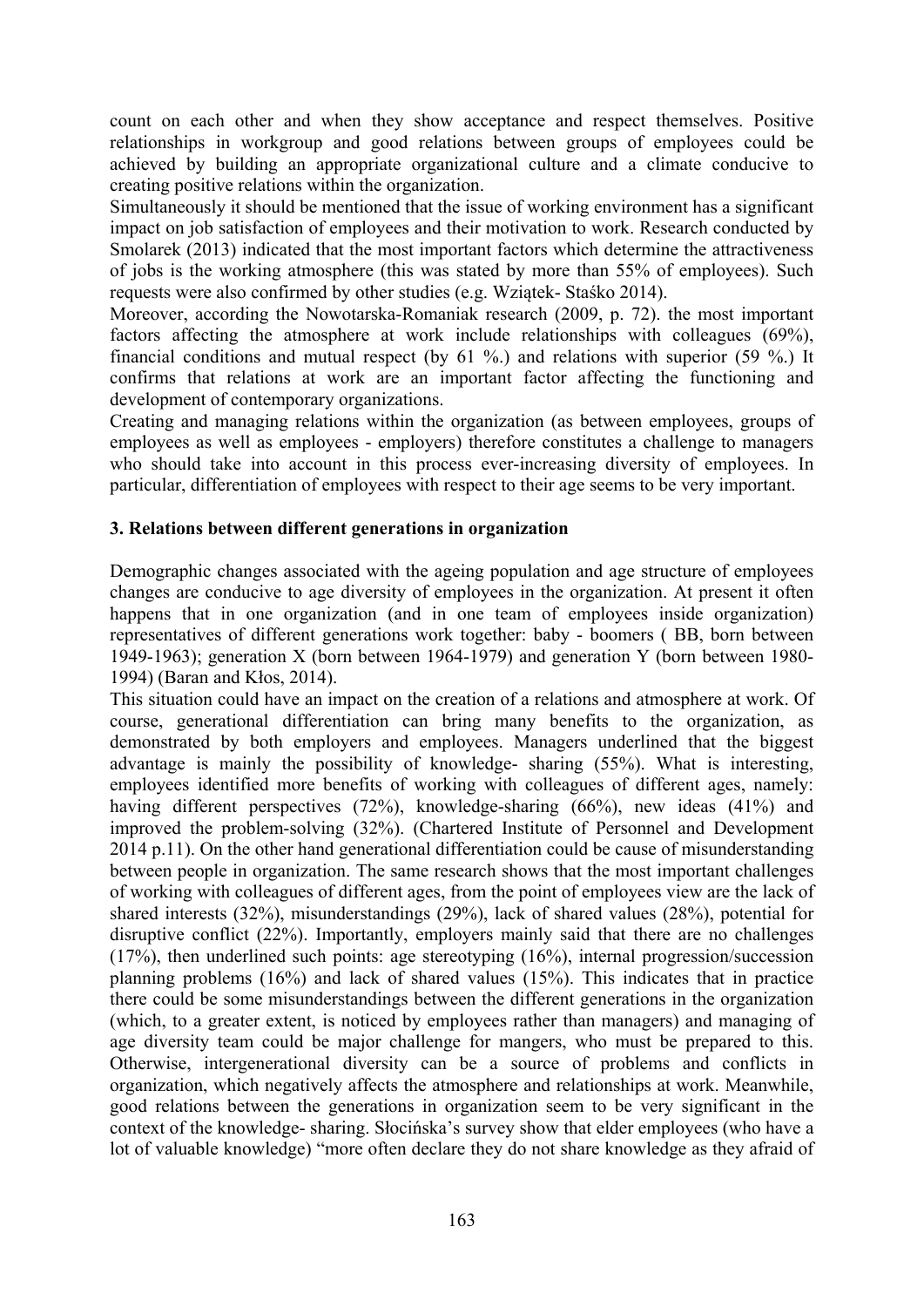being dismissed" (2013). This may be related to a lack of trust, bad atmosphere and animosity in organization.

Moreover, it should be noted that it is important to ensure access to lifelong education, both for young and elder workers (more about adult education, among others, ed. Krüger 2014). Lifelong education, regular training for all can equalize the level of knowledge in the organization.

Despite the fact that many employers think their organizations are age-diverse, very few are proactively monitoring the age distribution of their workforces. (...)and nearly half of line managers are not trained in promoting team working in age- diverse teams" (Chartered Institute of Personnel and Development 2014).

Research conducted in 2007, among 30 Polish organizations indicate that in the surveyed organizations noticed the occurrence of strong intergenerational barriers and prejudices. These barriers were not directly related to overt conflict, but rather with generation isolation. The conflict of generations is mainly psychological (Gojny and Zbierowski 2013). The study was conducted among employees 50+ and 35- as well as among managers. Intergenerational problems perceived by groups of younger employees were mainly: discrimination against young workers by 50+ and specific characteristics of 50+ (mainly: resistance to change, low level of knowledge - primarily languages and IT). Intergenerational problems perceived by 50+ are in the first place resulting from defects of people under 35 such as exterior at work or lack of responsibility. The other intergenerational issues are suggested by managers. Managers indicate that the main cause of confusion is competition between generations.

People in different ages do not identify with each other. They isolate themselves from each other and do not see the common interests and values. Each generation has specific characteristics, models of behaviour and mentality.

Tolbize (2008) has done a detailed review of studies and on this basis, pointed to the similarities and differences between the generations. We can observed some discrepancies between the attitudes of people in different ages. For example: the representatives of Baby Boomers may still be uncomfortable interactive with authority, representatives of gen. X are comfortable with authorities and are not impressed with titles or intimidated by them and Y believe that respect must be earned. The representatives of gen. X and Y want to be held in esteem; listened to and they do not expect deference. BB require special treatment and more weight given to their opinions. Moreover representatives of BB are loyalty and they value company commitment. The representatives of gen. X are less loyal to companies than previous generations but they are loyal to people. Y are loyal when dedicated to an idea, cause or product. Knowledge of these differences may be important during the creating relations in the workplace. These differences indicate, among other how managers can win the trust and respect, build authority among different age groups or how they should communicate with them, how achieve loyalty of employees.

Simultaneously the other research findings allow to conclude that (simplifying):

- Demographic variables (age) are not particularly important in shaping the individual hierarchy of factors affecting employee satisfaction (Springer, 2011).
- There are no notable significant differences in factors affecting the motivation of employees of different ages. What is interesting, there are some differences in the assessment of such factors as: "employment security" and "comfort and safety at work". These factors are the most motivating to work the youngest people (more than others). What is surprising, because in literature it is often stressed that younger people appreciate independence, are flexible and ready to change jobs frequently (Wziątek-Staśko, 2014).
- Age does not determine the highly regarded value of work significantly. Interestingly all respondents appreciated the work life balance while usually this value is associated with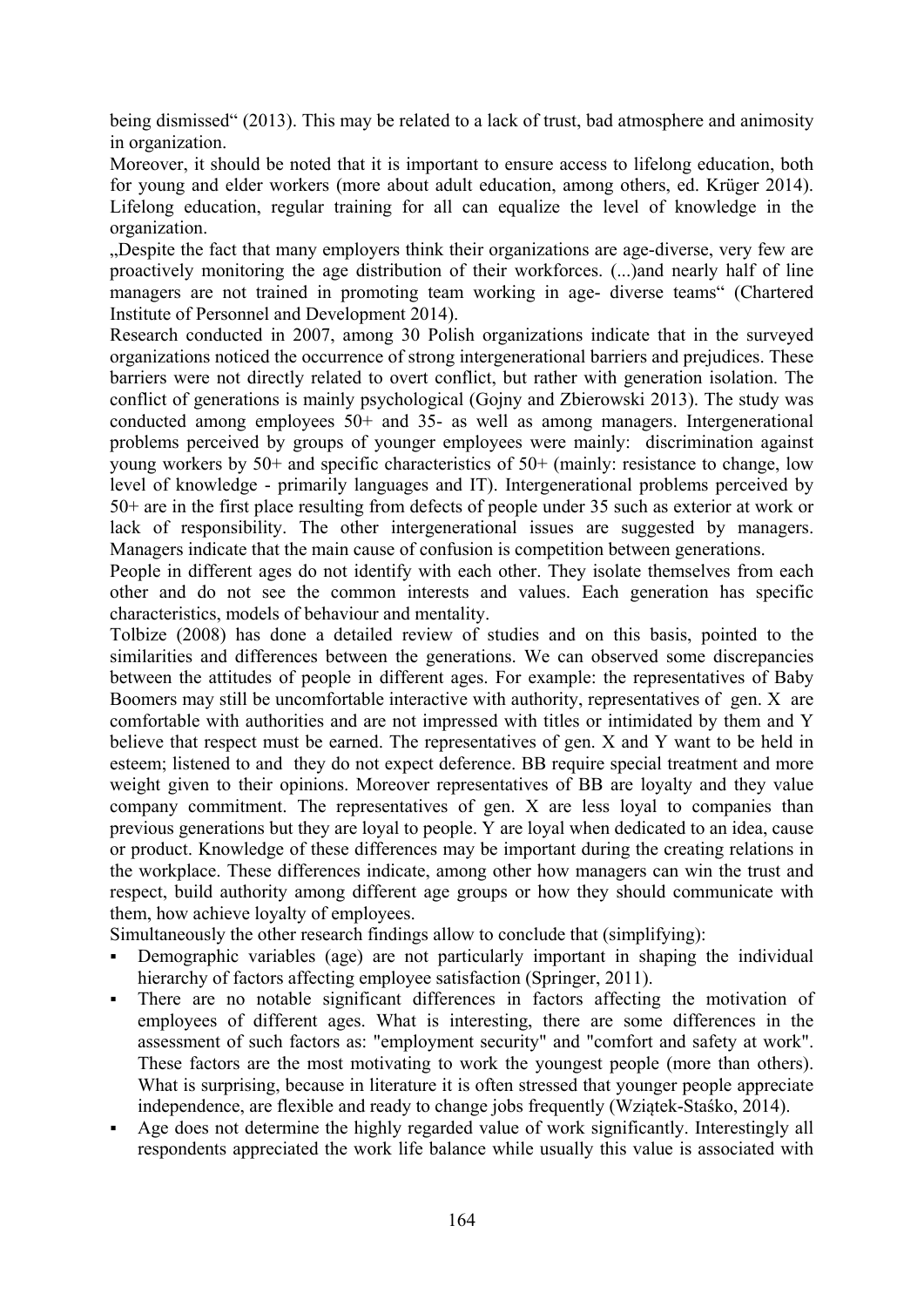the generation Y (Baran and Klos, 2014). People in every ages expect to be respected (Montana and Petit, 2008)

However, it should be noted, that differences in motivation and approach to work, there are also between different people coming from the same generation.

Results from the above information, that between representatives of various generations there are differences related to lifestyle, work style of work, means of communication, attitudes towards work, etc. It should be noted, however, that despite the prevalence of certain differences between generations, these differences are not significant enough to preclude mutual cooperation. They do not concern to a significant extent, a matter of associated with motivation and satisfaction at work. In fact, a lot of opinions about people in different age are based only on pseudo- science and stereotypes (not confirmed in reality). Unfortunately, stereotypical perception and treatment of people due to their age is revealed by both managers and work colleagues and has a big influence on the creation of relations at work (Blauth and al., 2011)."Generational conflict is more likely to arise from errors of attribution and perception, than from valid differences" (Chartered Institute of Personnel and Development, 2014). Moreover, it is worth emphasizing that all problems and intergenerational barriers indicated by managers, employees 50+ and 35- (in cited study) can be divided into:

- problems that are eligible for change through training: eg.: discrimination, 50+ defects, defects of 35-, communication, fears 50+, the barriers and insulation between generation,
- problems which may be affected by employer the organization of work,
- objective problems the difference in generations understood as the difference in situations and family life, the beginning and the stabilization of their career (Żorska Izba Gospodarcza, 2006; Zbierowski and Gojny 2013).

# **4. Conclusion**

To sum up, according to the analysing literature and research, the following conclusions can be drawn:

- Generations differ from each other, but these differences can be a source of development for the organization. Sources of misunderstanding are usually reluctance, prejudices, stereotypes and mutual isolation.
- Employees recognize the positive aspects of intergenerational cooperation. However, they emphasize that creating right atmosphere is possible only when in organization ground for communication and cooperation for people in different age will be created (common values, common interests).
- Important role in this process is played by employers, who have a significant impact on the creation of an atmosphere in organization.
- One of the most important roles of managers is to recognize the true characteristics, motivation and expectations of their employees, the fight against stereotypes in the workplace (awareness of employees about it), as well as getting rid of their stereotypical thinking about people in different age.
- Employers also recognize the advantages and challenges of generational diversity. They are ready to undertake the challenge, but according to the survey currently doing it on a small scale. In this context, it is worth to promote the idea of age management (both among employers and employees). Employers should also educate their employees how important is efficiency cooperation between employees of different ages. They should try to combat the stereotypes about age. Moreover, they should seek common points that link generations and can provide a platform for cooperation.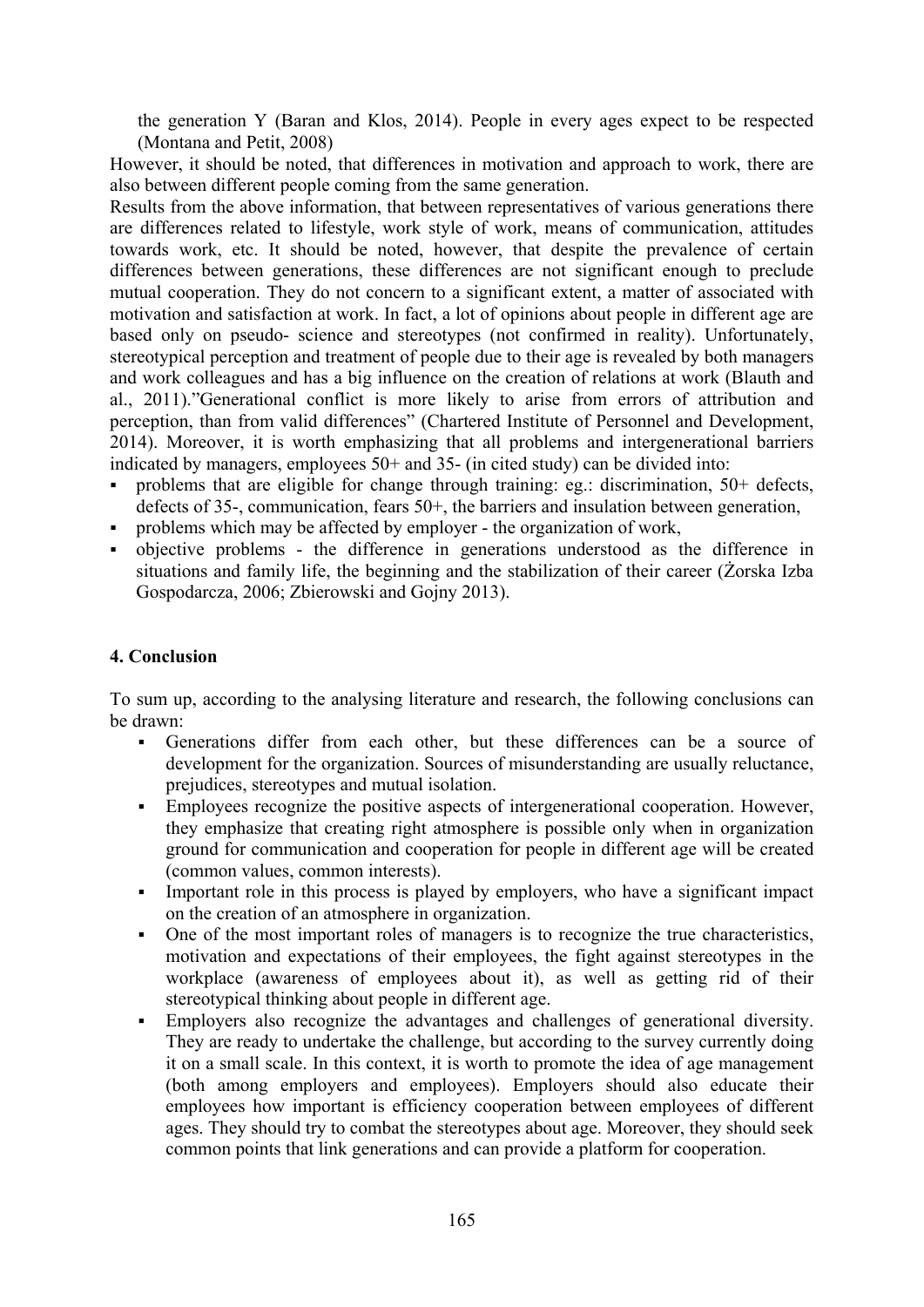It would seem, that during the creation of intergenerational relations very important roles could play representatives of generation X. They have points in common both with the generation Y and baby boomers. In this case, X may constitute a "link" between other generations.

Summing up mutual relations between employees of all ages can result from certain differences that are associated with the mentality characteristic of certain generation as well as professional development stadium. It significantly to affect not also firmly established stereotypes and specific fear, and even resentment. Identifying and overcoming them can contribute to creating positive relations between people in different age.

#### **References:**

- 1. Baran M., Kłos M. (2014): Pokolenie Y prawdy i mity w kontekście zarządzania pokoleniami "Marketing i Rynek" no.5, p 924 - 298
- 2. Blauth Ch., McDaniel J., Perrin C., Perrin P. B. (2011): Age-Based Stereotypes: Silent Killer of Collaboration and Productivity, AchieveGlobal Tampa, Florida
- 3. Bylok F.(2009): 'Zachowania ludzi w organizacji problemy definicyjne' in: *Zachowania ludzi w organizacji – wybrane zagadnienia* eds F. Bylok, E. Robak E., Wydawnictwo Politechniki Częstochowskiej, Częstochowa 2009, p.11-22
- 4. Chartered Institute of Personnel and Development (2014): Managing an age diverse workforce. Employer and employee views. Survey report, CPD, London p. 19
- 5. Glińska Neweś A., Kalińska M., Karaś D. (2014): Znaczenie pozytywnych relacji interpersonalnych pracowników dla rozwoju przedsiębiorstwa, "*Marketing i rynek"* no. 5 p. 984-985
- 6. Gojny M., Zbierowski P. (2013), Intermentoring pokoleniowy jako metoda walki z konsekwencjami procesu starzenia się społeczeństwa w organizacjach*, "Współczesne Zarządzanie"* no. 2 p. 162-163
- 7. Griffin R. W. (1996): Podstawy zarządzania organizacjami, PWN, Warszawa, p.35
- 8. Krüger K., (eds) (2014): Social Effectiveness of Tertiary Education for Adults in Mid-life, THEMP, Barcelona/Oldenburg
- 9. Lipka A. (2011): Employee Relationship Management (ERM) jako trend rozwojowy w obszarze funkcji personalnej *"Problemy Zarządzania",* vol. 9, no. 4 (34) p.211-213
- 10. Montana P. J., Petit F. (2008): Motivating And Managing Generation X And Y On The Job While Preparing For Z: A Market Oriented Approach, "Journal of Business & Economics Research" vol. 6, no. 8 p.35-49
- 11. Nowatorska Romianiak B. (2009): Atmosfera w pracy jako istotny element marketingu wewnętrznego firm ubezpieczeniowych "*Wiadomości Ubezpieczeniowe"* no.3 p.72
- *12.* Słocińska A. (2013): 'Social and Organizational Determinants of the Sharing Knowledge Behaviors and Organizational Innovativeness' in: *Modern Management in the 21st Century. Theoretical and Practical Issues*. eds I. Ubreziova, E. Horska, GARMOND Nitra, Nitra
- 13. Smolarek M. (2013): 'Motywowanie pracowników w małych przedsiębiorstwach w świetle badań własnych' in*: Zarządzanie podmiotami gospodarczymi w turbulentnym otoczeniu. Aspekty teoretyczne i praktyczne* eds K. Wolniakowska, Sekcja Wydawnictw Wydziału Zarządzania Politechniki Częstochowskiej, Częstochowa 2013 p. 133-143
- 14. Springer, A. (2011): Wybrane Czynniki kształtujące satysfakcję pracownika "*Problemy Zarządzania"* vol. 9, no. 4 (34) p. 172- 175